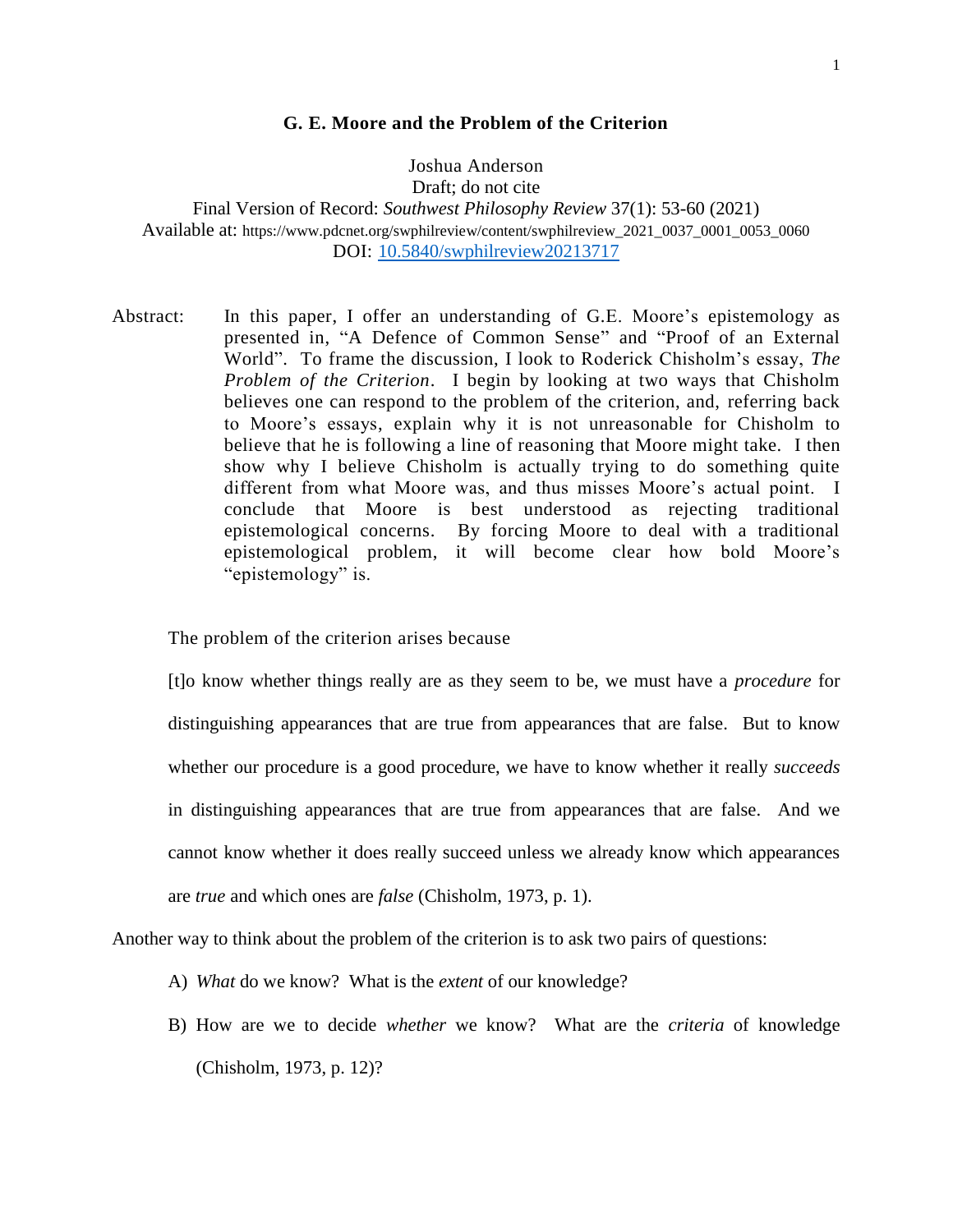One cannot answer question A until one answers question B and one cannot answer question B until one answers question A.

According to Chisholm, there are at least two possible responses to the problem of the criterion, besides resorting to skepticism. One response is what Chisholm calls a methodist approach. The methodist believes that one has arrived somehow at a criterion of knowledge—an answer to question B—and can then go on to pick out particular instances of knowledge—an answer to question A. The other response is what Chisholm calls the particularist approach. The particularist believes that one does somehow know particular cases of knowledge—an answer to question A—and can then go on to determine a criterion that successfully picks out further instances of knowledge—an answer to question B based on the *particular* instances. Chisholm sees himself as a particularist continuing the tradition of Thomas Reid or the "great twentieth century English philosopher, G.E. Moore," whom Chisholm takes to be the prime example of a particularist. I will refer to portions of Moore's essays to show his particularist characteristics and how Chisholm could understand himself as filling in gaps in Moore's epistemology (Chisholm, 1973, p.20). I will conclude that, based on Chisholm's understanding of the problem of the criterion, it is not unreasonable for Chisholm to view Moore as a particularist.

#### **1. Chisholm, Moore and particularism**

Chisholm maintains that there are in fact many things that one knows. Moore makes the same claim in "A Defence of Common Sense." Moore states: "I begin, then, with my list of truisms, every one of which (in my own opinion) I *know*, with certainty, to be true. The propositions to be included in this list are the following" (Moore, 1925, p.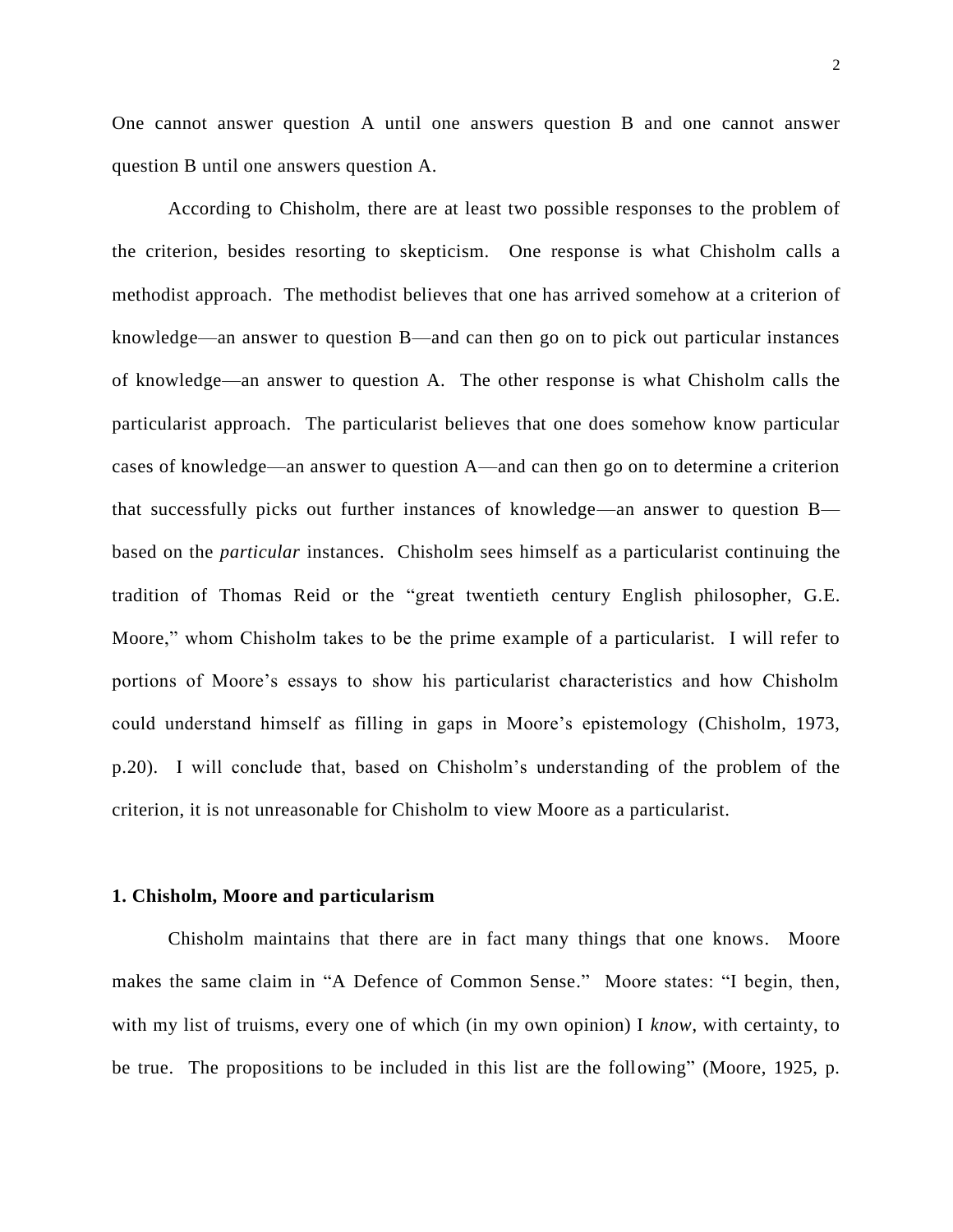194). Moore then goes on to name several things, such as there exists a human body, that it is his body, there are other human bodies, the earth has existed for many years, there are material objects, et cetera (Moore, 1925, pp. 194-5). It is just these type of specific and *particular* knowledge claims that Chisholm views as the starting point of the particularist position. It is important to note that both Chisholm and Moore are talking about actual instances of knowledge, not mere beliefs.

By reviewing the particular instances of knowledge Chisholm contends that the particularist can go on to abstract criteria of knowledge. Moore could be understood as engaging in this abstraction process in both of his essays. In "A Defence of Common Sense," Moore states that he is "going to begin by enunciating, under the heading (I), a whole long list of propositions [... et cetera]," articulating an answer to question A. Moore goes on to say that next he will,

under the heading (2), state a single proposition which makes an assertion about a whole set of *classes* of propositions—each class being defined, as the class consisting of all propositions which resemble *one* of the propositions in (I) in a certain respect. (2), therefore, is a proposition which could not be stated, until the list of propositions in (I), or some similar list, had already been given (Moore, 1925, p. 193).

Chisholm would understand Moore, at this point, to be engaging in a process to abstract an answer to question B.

Another example of where Chisholm might interpret Moore as engaging in the abstraction process is in Moore's essay "Proof of an External World." Moore states that he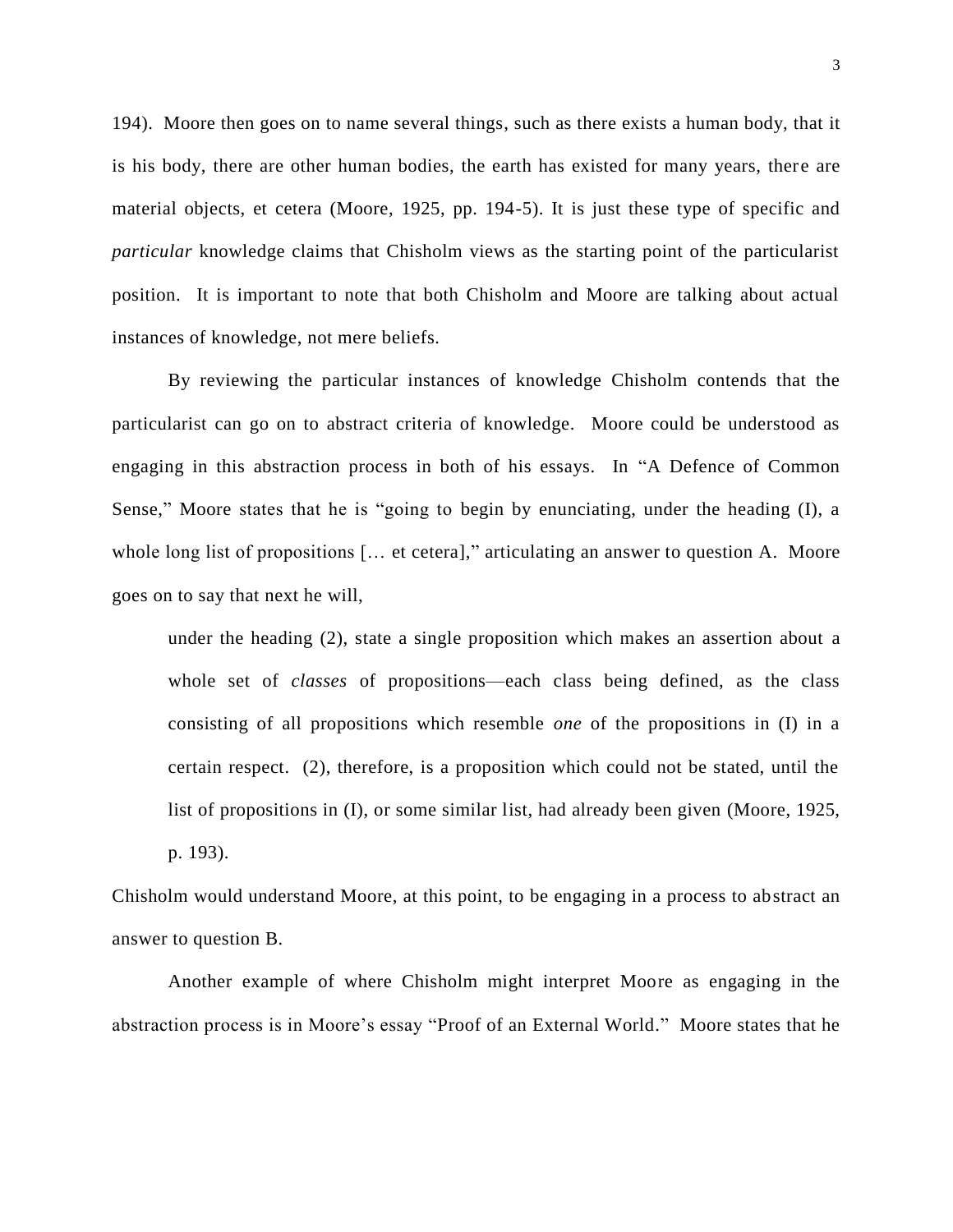can give a rigorous "proof of the existence of things outside of us" (Moore, 1990, p. 81). Moore's proof is as follows:

By holding up my two hands and saying, as I make a certain gesture with the right, "Here is one hand," and adding, as I make a certain gesture with the left, "and here is another." And if, by doing this, I have proved *ipso facto* the existence of external things, you will all see that I can also do it now in numbers of other ways (Moore, 1990, p. 81).

It seems reasonable that Chisholm could take Moore's proof as an example of particularism in process. Moore holds up his hands and with a gesture says "Here is one hand", an answer to question A. He then proves/abstracts to the existence of external things, an answer to question B—i.e. one has determined whether one knows, in relation to external things.

While Chisholm may admit that Moore did not explicitly endorse a full particularist theory, it seems clear that Chisholm definitely saw Moore heading in that direction. In response to someone like Hume—whom Chisholm considers a prototypical methodist who would deny knowledge of certain aspects of the external world because the criteria that Hume holds prohibits the possibility, Chisholm paraphrases Moore in order to criticize the methodist position. Chisholm imagines Moore raising his hand and saying "I know very well this is a hand, and so do you. If you come across some philosophical theory that implies that you and I cannot know that this is a hand, then so much the worse for the theory" (Chisholm, 1973, p. 21).

The point here was to briefly sketch two possible responses to the problem of the criterion, and to demonstrate why Chisholm would believe that Moore could be considered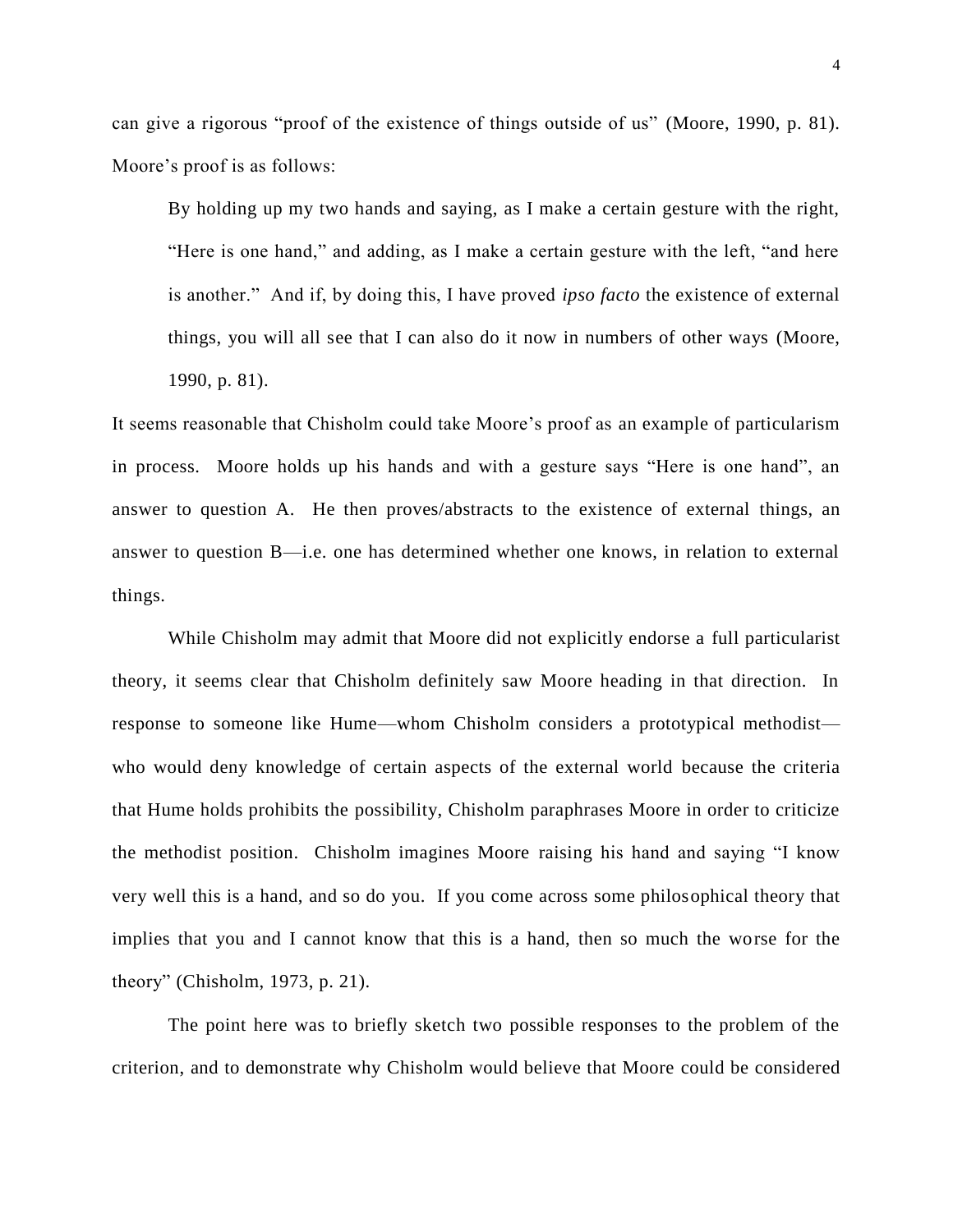a particularist. First, Chisholm believes that there are only three possible responses to the problem of the criterion—i.e. skepticism, particularism, and methodism. Chisholm dismisses skepticism as a viable option, and Moore can definitely be understood as rejecting skepticism. Moore says nothing that on close examination could be construed as a methodist approach, a point for which I did not argue, but think can reasonably be granted. Further, Moore does provide answers to question A. Moore does claim to know particular things, and in this sense, Moore can be said to be a particularist. Finally, some of what Moore says can be understood as going from the particular instances of knowledge to either a criterion of knowledge or at least a more general answer to the first part of question B—"How are we to decide *whether* we know" (Chisholm, 1973, p. 12)? For all of the above-mentioned reasons, it is not unreasonable for Chisholm to consider Moore a particularist.

#### **2. Why Moore is not a particularist**

I will now discuss why I believe Chisholm is only half-right in calling Moore a particularist. Moore is only a particularist insofar as he answers question A, and holds particular instances of knowledge. Pace Chisholm, who seems to think that Moore has a tacit notion of justification—viz. a particularist one—I believe Moore is best understood as rejecting most epistemological concerns—including a theory of justification. Instead of advocating his own position, Moore spends the majority of both of the essays poking holes in and tripping up other epistemological/metaphysical theories. There is, therefore, good reason to assume that Moore would not want to fall back into the same theoretical problems he spent so much time pointing out. I contend that Moore presents a fourth response to the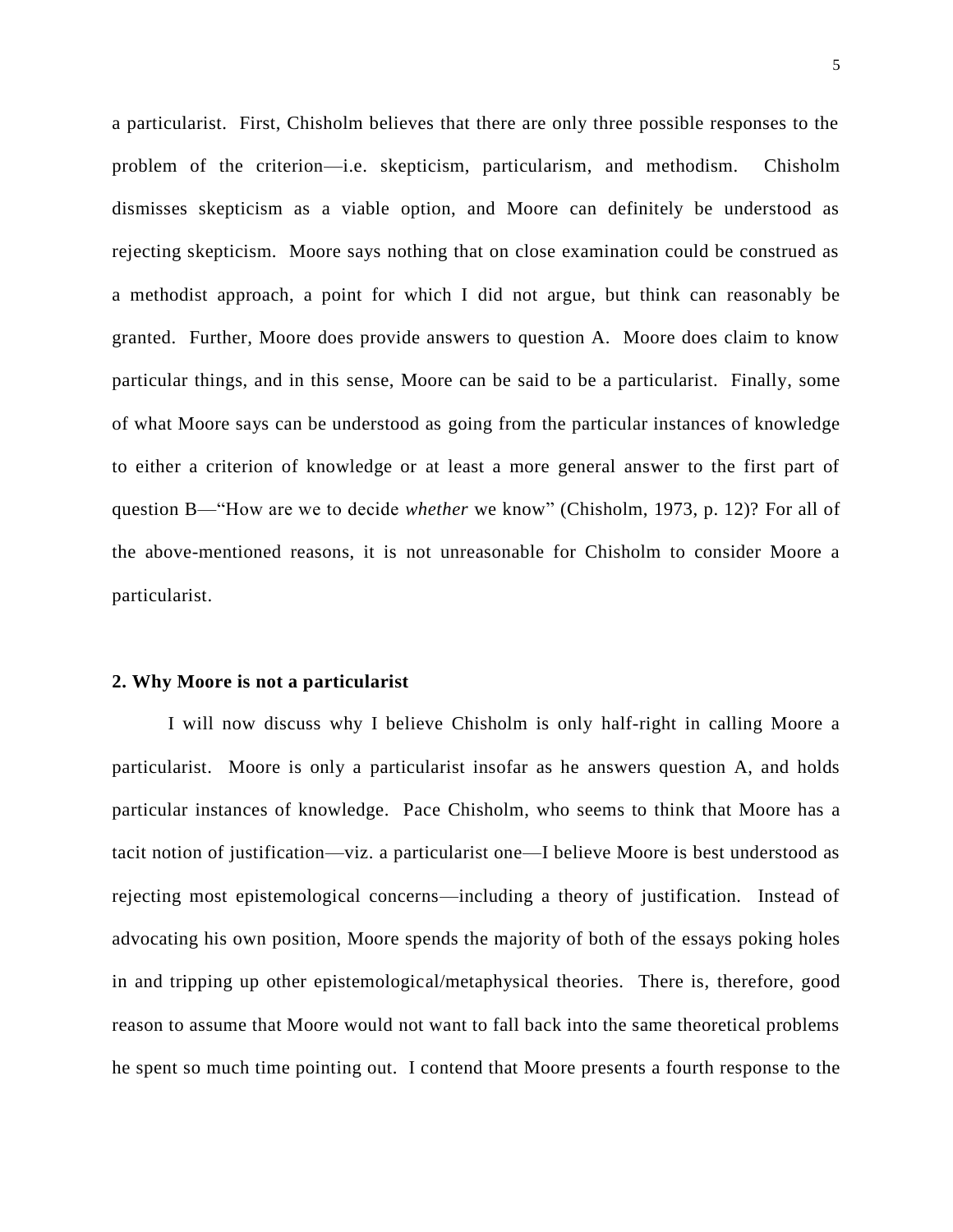problem of the criterion. Moore rejects the problem. He may grant that others can deal with it if they want to, but, from his perspective, it only results in empty wrangling.

I will again look at the two "arguments" that were used above in support of the abstraction process of a particularist approach. In "A Defence of Common Sense," Moore first enunciates a whole list of things he knows under the heading  $(I)$ . I would agree with Chisholm that all of those things are an answer to question A. Moore then goes on to articulate the propositions under heading (2). Unlike what was said above, where I conceded that Chisholm could construe Moore as engaging in an abstraction process, I believe that Moore is actually merely articulating further *particular* instances of knowledge. I believe this latter interpretation is more consistent with what Moore actually says. Moore says that the "whole long list of propositions" under the heading (I) are propositions "which (in my own opinion) I *know*, with certainty, to be true" (Moore, 1925, p. 193). He also says that (2) "is also a proposition which (in my own opinion) I *know*, with certainty, to be true" (Moore, 1925, p. 193). Since Moore uses the exact same phrasing to describe the propositions of (I) and the proposition of (2), I contend Moore must view them as the same type of knowledge—i.e. particular instances of knowledge, an answer to question A.

Chisholm could object that if (2) is just like (I) as opposed to (2) being a different type of claim—namely an answer to question B—why would Moore claim that (2) "could not be stated except by reference to the whole list of truisms […] in (I)" (Moore, 1925, p. 195). I believe that Moore should be interpreted as meaning exactly what he says. (2) is articulated in *reference* to (I); that is, the propositions of (I) help to provide the content of (2). This becomes clear as Moore articulates what exactly (2) expresses. (2) states that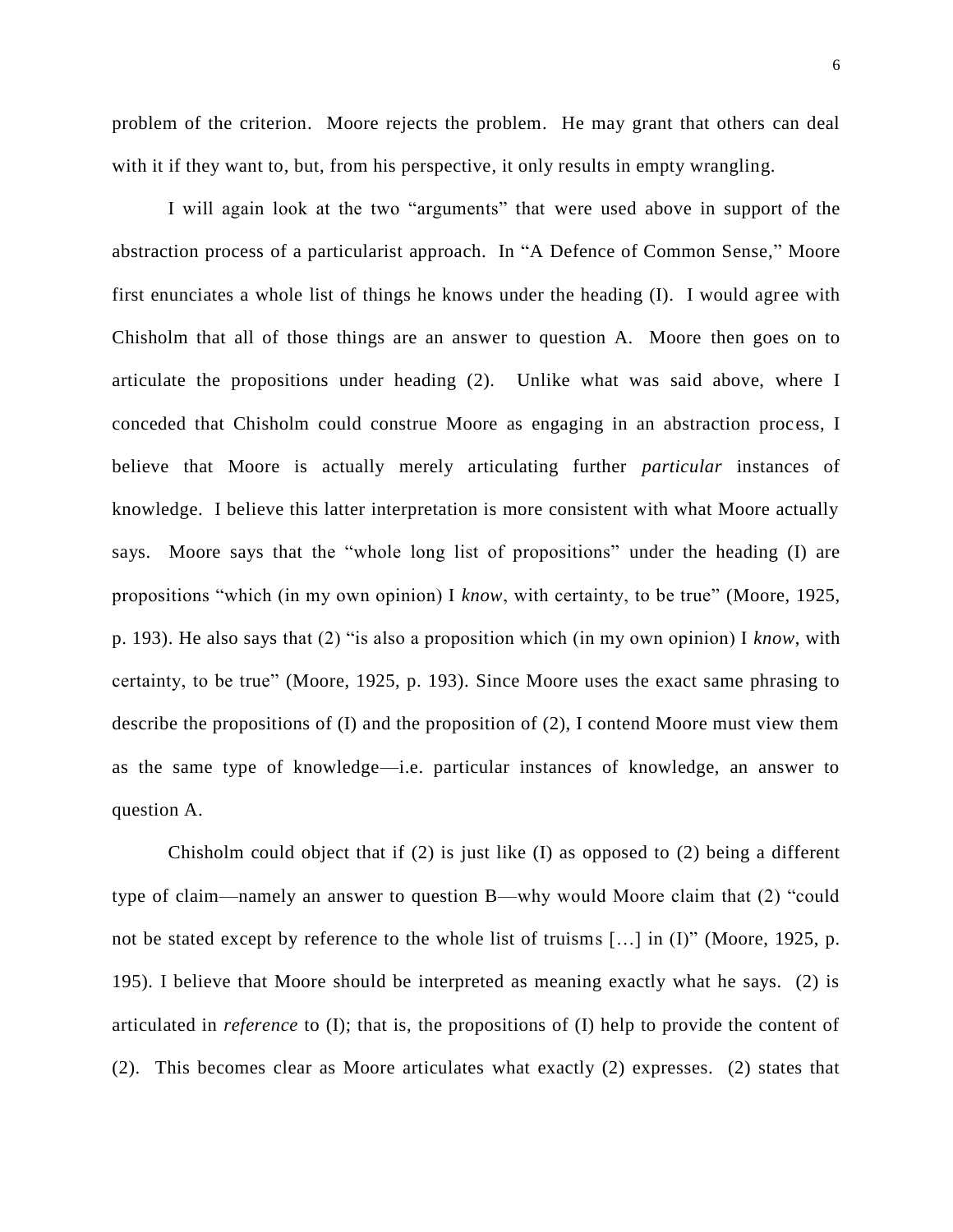many of those in the class of human beings have at one time or another had experiences just like Moore himself had in (I) and have known many of the things that Moore himself knows, as articulated in (I).

I have also stated that Chisholm could interpret Moore's argument in "Proof of an External World" as an example of the particularist abstraction process. James Pryor paraphrases Moore's argument as follows:

Moore looked at his hands and argued:

(1) Here are two hands.

(2) If hands exist, then there is an external world.

(3) So there is an external world (Pryor, 2004, p. 349).

By structuring Moore's proof as a *modus ponens* argument, it can easily be seen that Moore is not engaging in anything like an abstraction process, as Chisholm might contend. This being said, I am not sure that Moore, at least in relation to the other things he says in "Proof of an External World," would fully agree that *modus ponens* is exactly the type of argument he was making. I personally find step 2—"If hands exist, then there is an external world"—out of sync with Moore's views. I tend to believe that Moore had a more linguistic/psychological notion of step 2. Instead of the material conditional, I suggest that Moore probably had in mind something along the lines of "hands are just the sort of things one means when one speaks of things that exist outside of us."

I further contend that Moore cannot be a particularist in the way Chisholm believes him to be because he is extremely dismissive of epistemological wrangling that goes beyond what people—normal people, not philosophers—mean when they say something. Thus, in an ordinary sense, to claim "Here is a hand" is a simple statement that most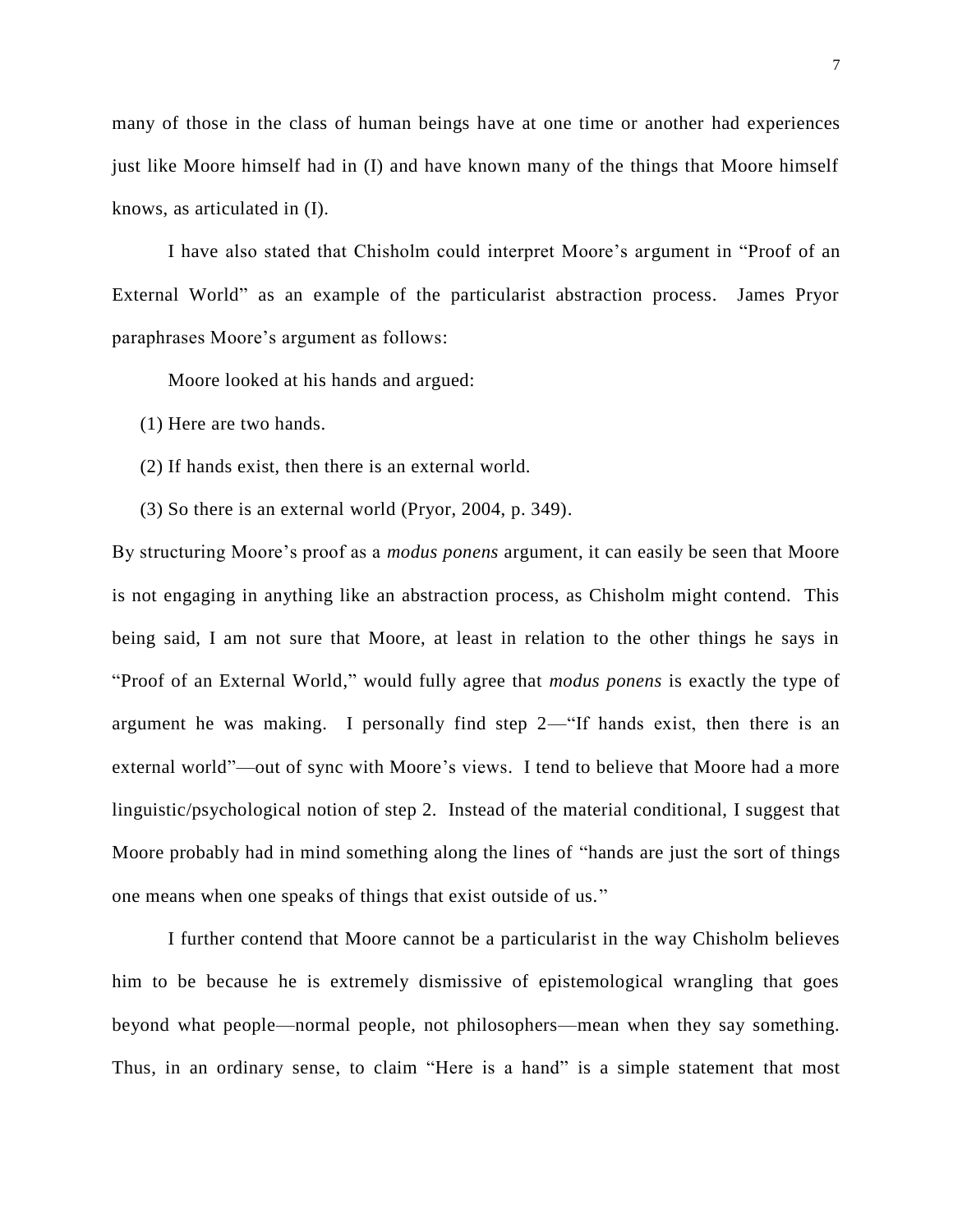anyone understands. To overanalyze the statement, or to maintain that one does not *really* know what it means, is, according to Moore, "as profoundly mistaken as any view can be" (Moore, 1925, p. 198). I suggest that to take a simple and ordinary knowledge claim and then to in Chisholm's words "generalize and formulate criteria of goodness—criteria telling us what it is for a belief to be epistemologically respectable" is a type of overanalyzing that Moore would find mistaken (Chisholm, 1973, p. 24). When Moore claims "Here is a hand", that is all he means, and he assumes we all know what he means as well. To ask what is "epistemologically respectable" about it, besides being mistaken, is far from how one "ordinarily" speaks of that which one knows.

Moore claims that "to hold that we do not know what, in certain respects, is the analysis of what we understand by […] an expression, is an entirely different thing from holding that we do not understand the expression" (Moore, 1925, p. 199). Moore is not only claiming that a correct analysis is not necessary, but, more importantly, that if one can already understand an expression, then why bother searching for the correct analysis. Likewise, one can know something without understanding what makes it "epistemologically respectable," and Chisholm would agree that that is part of what makes a particularist a particularist. However, Chisholm and Moore part ways because Moore, I believe, would contend that if one already knows things, then why bother looking over that which one knows in order to determine what it is about them that makes them epistemologically respectable. Chisholm perhaps feels that determining what makes a particular instance of knowledge epistemologically respectable helps in order to respond to the skeptic.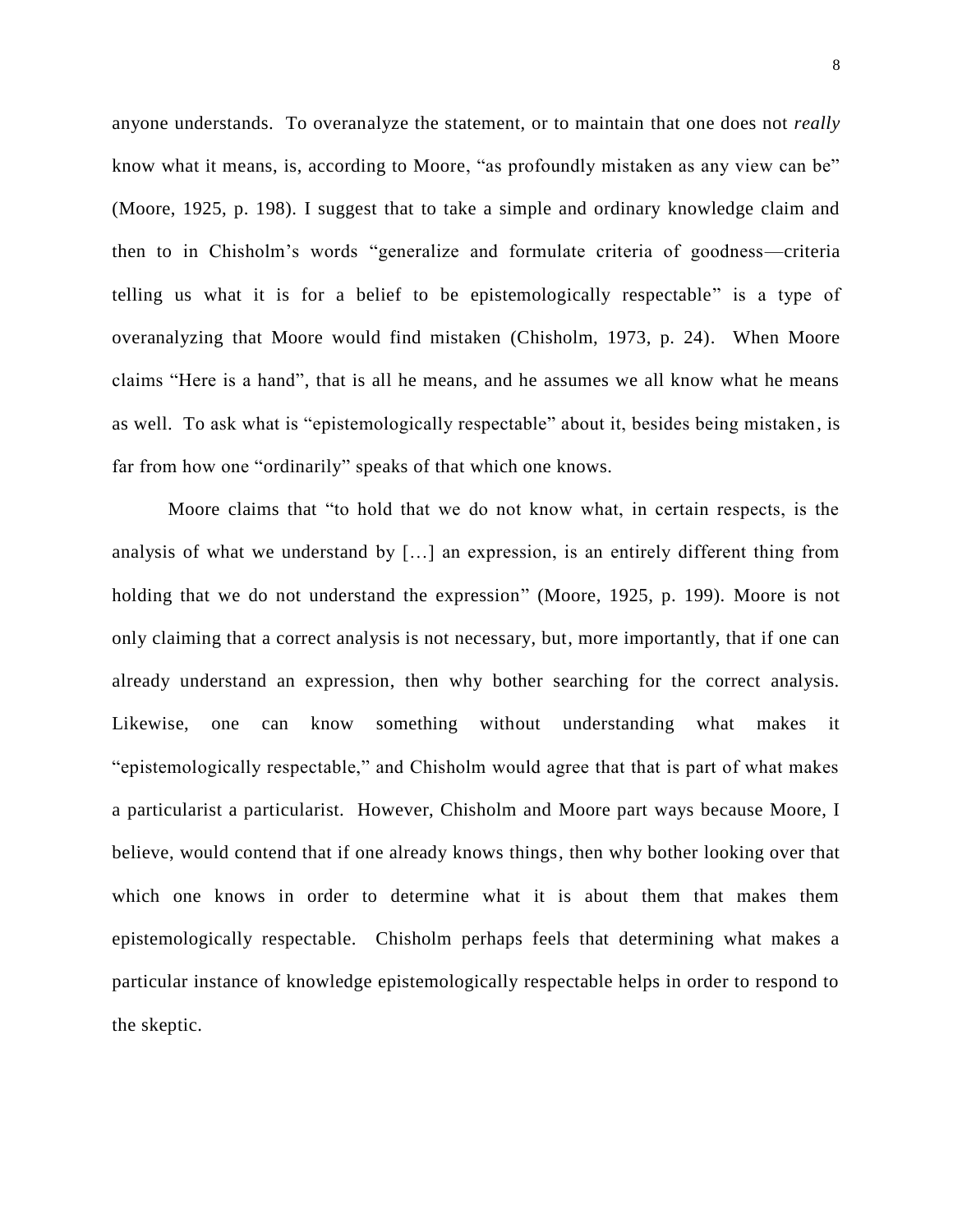It is possible that Moore would go even further and claim that, not only is there no point in looking for what makes particular instances of knowledge epistemologically respectable, but that there is no *thing* or *criterion* which causes, or results from, the epistemological respectability of particular instances of knowledge. Moore explains that there are those who would reject his proof that there are things that exist external to us because he cannot prove the premises in his proof—viz., "Here is a hand" with corresponding gesture, etc. Moore states that "what [his critics] really want is not merely a proof [….] but something like a general statement as to how *any* propositions of this sort ["Here is a hand"] may be proved" (Moore, 1990, p. 84). How Moore responds to his critics demonstrates why he would be unwilling to go along with the second part, the abstraction portion of the particularist position. Moore's response is that, of course, a general statement of how propositions may be proved has not been "given; and I do not believe it can be given: if this is what is meant by proof of the existence of external things, I do not believe that any proof of the existence of external things is possible" (Moore, 1990, p. 84). In saying that a general statement—or criterion—cannot be given, Moore could mean either that humanity is unable to formulate a general criteria, or that there simply is no criteria. On either account, Moore would be rejecting the possibility of endorsing a full particularist position.

## **3. Conclusion**

In demonstrating why I believe Moore would reject the second part of the particularist position, I have also suggested some common ground between Chisholm and Moore. Moore states that he knows that "Here is a hand," and that it is all. Likewise with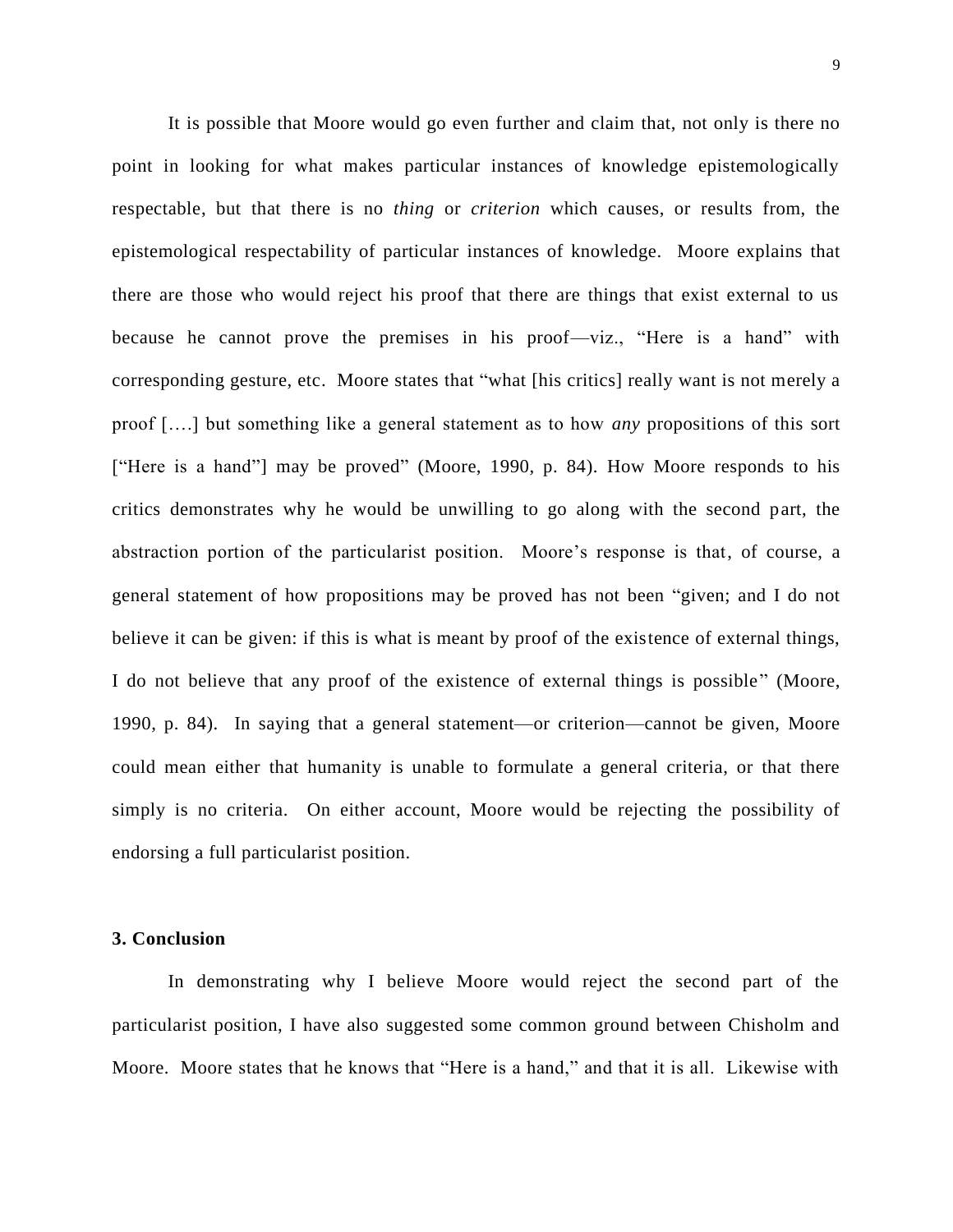the propositions under (I) and (2), Moore knows them. Chisholm quotes Spinoza as saying "In order to know, […] there is no need to know that we know, much less to know that we know that we know" (Chisholm, 1973, p. 22).<sup>1</sup> However, though there is a similarity, it is only partially the case that Chisholm and Moore are like-minded. Chisholm quotes Spinoza only to explain how one can know particular things. Moore, I believe, would go much further. For Moore, in order to know, one does not need to know what it is about our knowledge that makes it epistemologically respectable.

Chisholm sees similarities between his view of particularism and his view of Moore's ideas. Generally speaking, Moore and Chisholm agree when it comes to question A, and that is the crux of the particularist position. Further, they both reject the skeptic's position. However, the only point of connection between Moore and Chisholm regarding question B is that they agree that some are misguided in answering it the way they do. Chisholm claims that after one has an answer to question A, an answer to question B can be developed. Moore is perfectly content with his answers to question A, and he would feel that one would be equally misguided to even deal with question B.

To conclude, my purpose in this paper was to try to clarify an aspect of Moore's epistemology. I attempted to do this by using Chisholm's *Problem of the Criterion*, as a way to frame a discussion of Moore's essays, "A Defence of Common Sense" and "Proof of an External World." The reason why Moore's epistemology seems unclear is that one is approaching—like Chisholm—from the wrong perspective.

Chisholm holds that there are only three possible responses to the problem of the criterion, and thus assumes that Moore has to fit into one of them. However, Moore is actually doing something bolder. Moore's "defense" and "proof" are actually rejections of